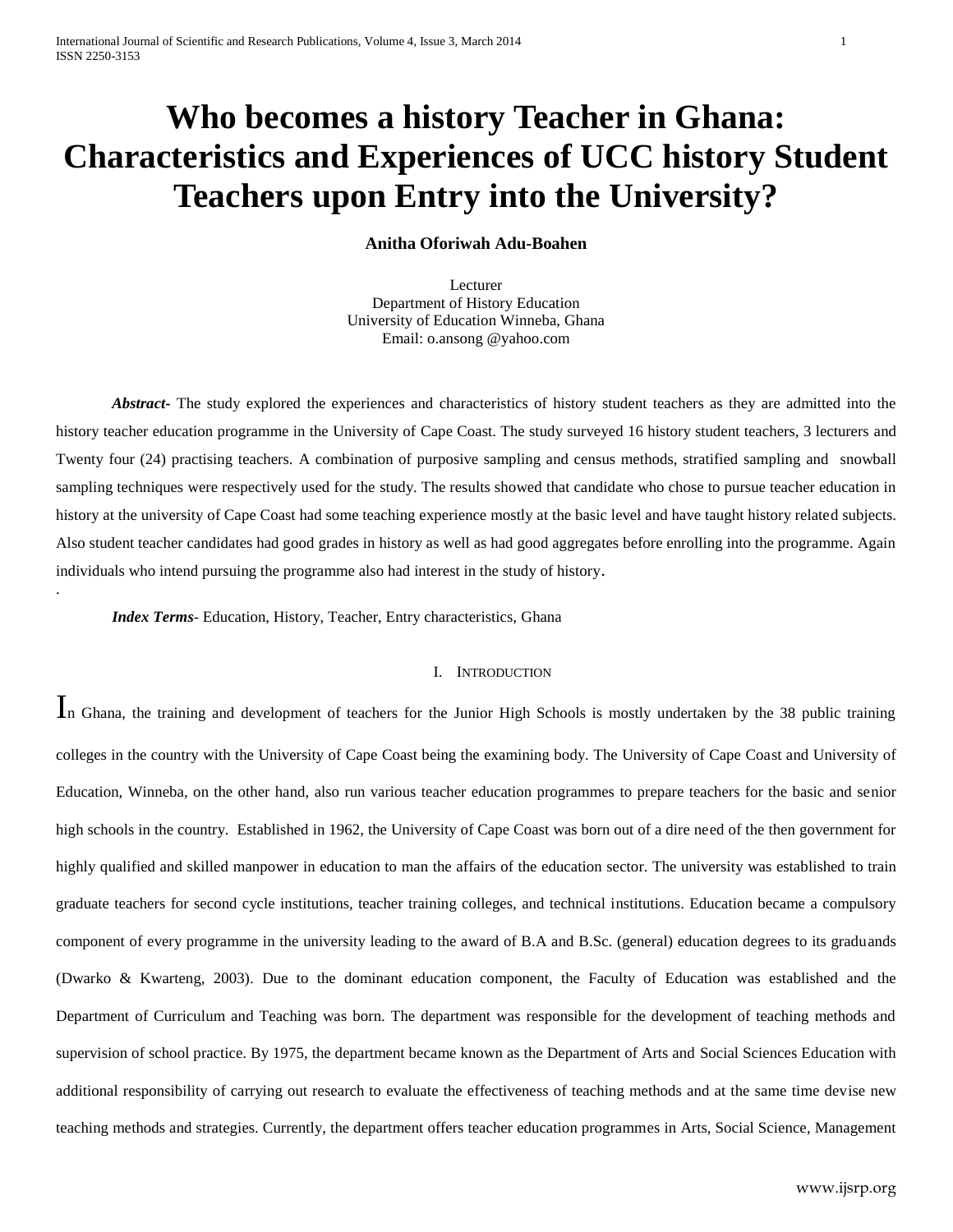and Social Studies. The B.Ed (Arts) programme is designed to train teachers in arts related subjects especially English, History, Religious Studies, Ghanaian Language, French and Music.

There is a saying that if you forget your past you may miss the future. Others also believe that the past guides our way to the future. People become proud when they are able to trace their heritage from the earliest times to the present. Knowing one's heritage is one of the most cherished ideals in a society. One's knowledge of his/her heritage creates awareness of how people in the past lived, the way they entertained themselves, the way they dressed, the food they ate, how they related to each other, among others. In many African countries, cultural heritage such as festivals, religion, funeral rites, language and even the type of education they go through have their meanings evolving from the past ( Oppong, 2009). This therefore means that a clear understanding of the present must first start from the past, thus a history of the past. Hence the inclusion of history into the Ghanaian school curriculum. In the Ghanaian school curriculum, the teaching and learning of history have enjoyed considerable attention since the colonial period. During those days it was taught as a subject in both the missionary schools and the schools established by the British colonial administration. It continued to enjoy its place in the school curriculum even after colonialism and was one of the four subjects, which were written during the Middle School Leaving Certificate Examination (M.S.L.C.E).

History was also offered in the secondary schools from form one up to form five as an elective subject for Arts students who wrote the School Certificate and General Certificate of Education Ordinary Level (SC/GCE 'O' Level). At the sixth form, history was one of the subjects offered for the General Certificate of Education Advanced Level (GCE 'A' level) examination. After the introduction of the 1987 educational reform, history was incorporated into social studies at the basic school level and offered as an elective for General Arts students at the senior secondary school (now senior high school) level ( Oppong, 2009). Each year, the University of Cape Coast (UCC) compiles data on the background of students it admits into its programmes. The data is drawn from academic certificates submitted by applicants as well as information provided by the applicants during interviews conducted prior to admission (matured applicants). This data serve various purposes for which it is intended. For example, from the collected data, the university is in a position to monitor students' performance base on, among other things, whether or not a particular student entered with high or low grades. The idea of collecting information on student characteristics seems to be a step in the right direction. However, the data collected is not comprehensive enough to use for purposes other than administrative duties. More often than not, for example in the University of Cape Coast, it is common to have in a group of applicants two categories: (a) those who have a teaching experience and (b) some without such an experience. Additionally, a known fact is that prospective teachers enter the university with some idea about life in a school classroom. Data focusing on experiences among other things does not seem to form part of the data currently collected at the university. Such information, if properly documented and made available to teacher educators and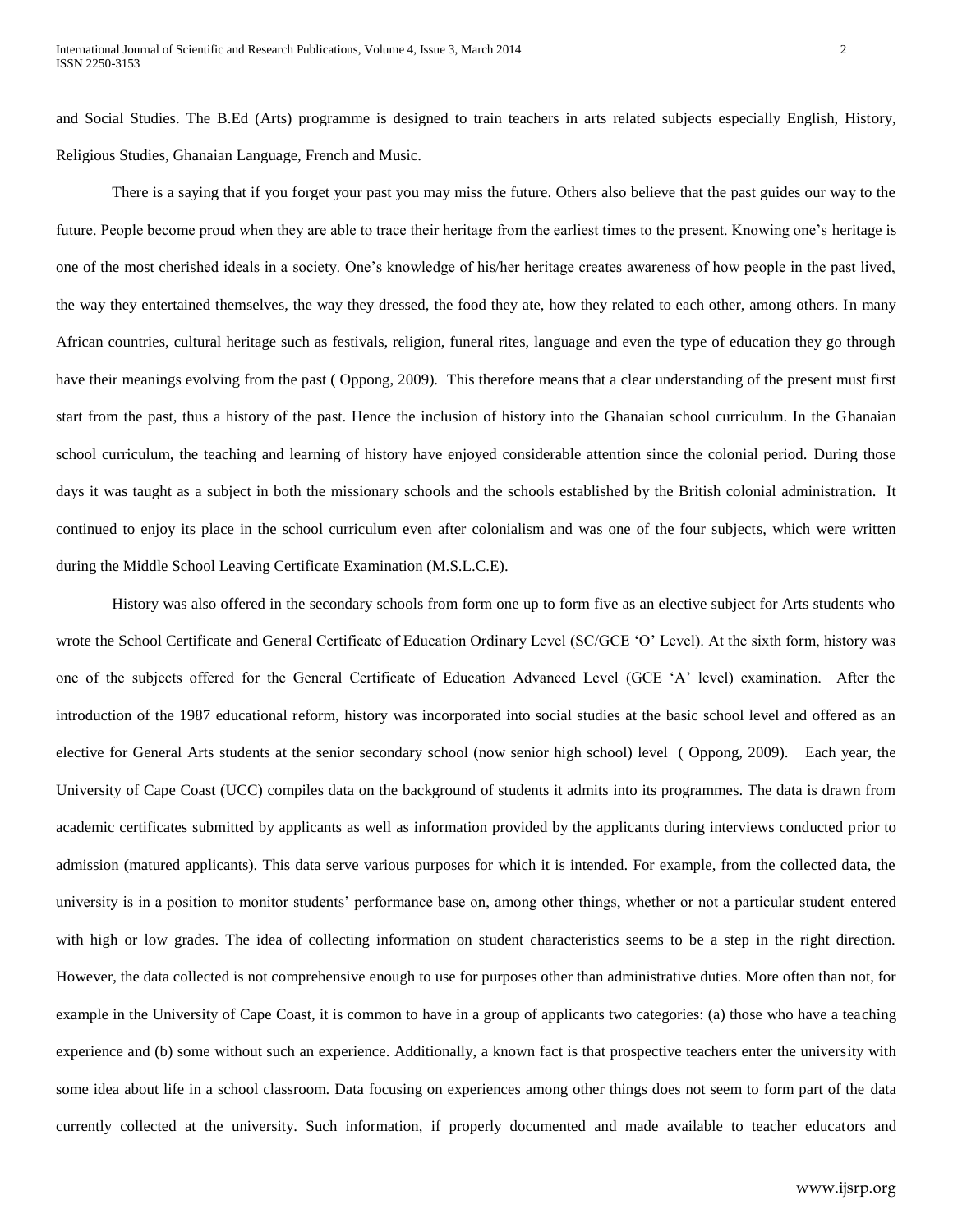prospective teachers themselves in a refined manner could be used in the university for many purposes. Most importantly, through investigating entry characteristics regularly, the university will gain knowledge about the trainees it deals with and that knowledge can be used in informing the planning of programmes and at classroom level too ( Oppong, 2009). The study sought to explore the type of teacher the history teacher education programme in the university of Cape Coast aim at producing, the entry characteristics of the student teachers upon entry into the history teacher education programme as well as their reasons for choosing history as their major subject

## II. THEORETICAL UNDERPINNINGS

BECOMING A TEACHER IS A MULTIFACETED PROCESS THAT can be interpreted, for example, as learning to teach, as personal development, or as teacher socialization. During their development, teachers create their expertise, competence and practical knowledge, which to a great extent are simple and experiential. According to Virta (2002), becoming a teacher is not only a personal process, but is interactive and situated in certain contexts, and for a subject-specific teacher this process seems to include a great number of ingredients which are:

- Early influences of childhood and school years (formation of beliefs about teaching, learning, students, and school subjects),
- Attachment to the subject,
- Socialization into the academic subculture of the university department,
- Development as a subject specialist,
- Socialization as a teacher in teacher education and in work settings.

In the view of Grossman and Stodolsky (1995), secondary school subjects represent an essential framework in the formation of teacher identities and school culture, and remain central in all phases of teachers' careers. Most secondary school students' choice of becoming teachers is affected by the way they are taught (Little, 1990; John, 1996). There is a rich literature showing the importance of the early school experiences and the beliefs of student teachers at the beginning of their studies as the basis of their development as teachers (Calderhead, 1991; John, 1996; Lortie, 1975; Sugrue, 1997; Wideen, Mayer Smith, & Moon, 1998). As these researchers observed, early school experiences play a major role in students' choice of teaching as a career. To them, during lessons, students do not only learn for instance history, but also receive a rich store of experiences of differing types of teachers, differing styles of teaching, and various ways of studying. This is what Lortie (1975) called "apprenticeship of observation".

To the author, during this period teachers-to-be collect impressions and tacit knowledge about their future profession from their teachers. It is also believed that socialization into a subject teacher's role and into the subject subculture begins during this process. Also during this process, student teachers-to-be adopt the act of teaching various subjects, the status of the subjects in the school curriculum, and their appropriate teaching methods. The cycle continues at the university, where they learn to be subject specialists and adopt the models of reasoning and thinking typical of the field, although, in a single domain, the subject tradition may not be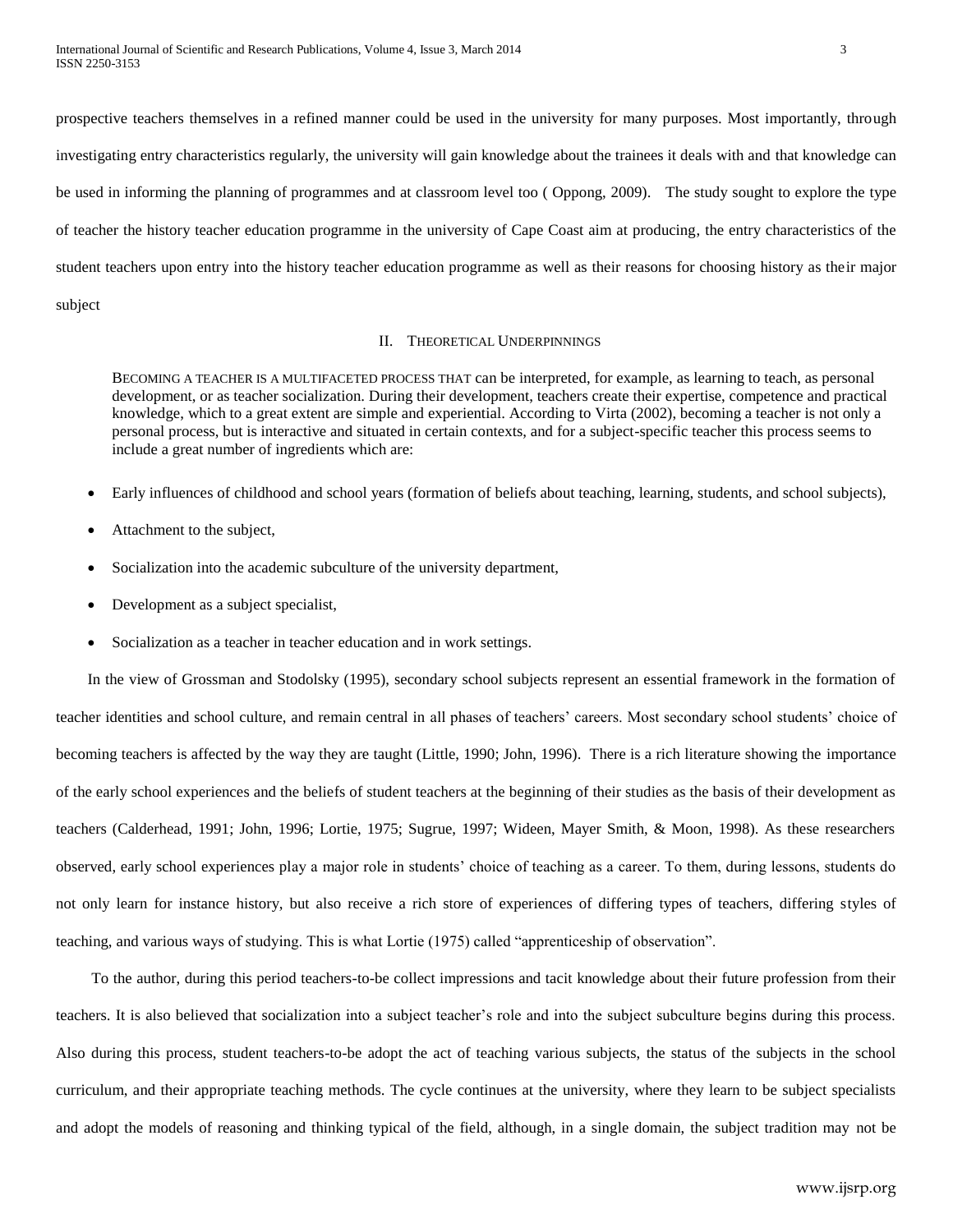totally coherent (Quinlan, 1999). Research by Virta (2002) suggests that students choose to be educated as history teachers themselves, because of their attachment or interest in a subject. To him although the school may have total influence in student's enthusiasm for the subject, it does not have much to offer; rather, it is the interest students have for the subject that motivates them to choose history teaching as a career.

 John (1996) also analysed the interviews of 42 prospective history teachers and explored their implicit theories of learning and teaching history. He asked them how they had originally became interested in history, and it was found that it had more often been the school than because of its families, travels, museums and visiting of historical sites which had been more important. This means that, issues such as families, travels, museums and visits to historic sites is a contributing factor to student teachers implicit theories of learning to teach history. Similar results were reported by Von Borries (1988), who studied how professional historians became interested in history.

Friedrichsen, Abell, Paraja, Brown, Lankford and Volkmann (2009) investigated the influence of prior teaching experience upon prospective and novice biology teachers' knowledge for teaching upon entry into an alternative certification program. Both prospective and novice teachers demonstrated an information-transition approach to science teaching as evidenced by the sequence of instruction which followed an inform-verify-practice sequence and perceived learning as memorizing information (Friedrichsen *et. al.,* 2009). Study findings suggest effective teacher preparation programmes must include effective mentoring with a strong emphasis upon reflection as well as collaboration among interns "to assess student work, reflect on practice, challenge common myths of teaching, and share best practices to support the development of discipline and topic-specific Pedagogical Content Knowledge (PCK)" (p. 376). In other studies by Hollingsworth (1989), Adams and Krockover, (1997) the researchers found, however, that the entering beliefs and knowledge of prospective teachers act as powerful predictors of what they learn in education courses. Cobbold (1999) evaluated the implementation of the programme of instruction developed for social studies in the teacher training colleges of Ghana. Results of the study reveal strong evidence that the characteristics of the social studies programme was fairly clear to both tutors and students. However the professional and academic background of the tutors was found to be unsupportive of the implementation of the programme. It is against this background that the study sought to examine the characteristics and experiences of UCC history Student Teachers upon entry into the university.

# III. **Methods**

The research employed descriptive survey design that purposely observe, describe, and document aspects of a situation as it occurs naturally. Fraenkel and Wallen (2000) describe descriptive research as the collection of data in order to test hypothesis or answer research questions concerning the current status of the subjects of the study. Both in-depth interview and focus group discussions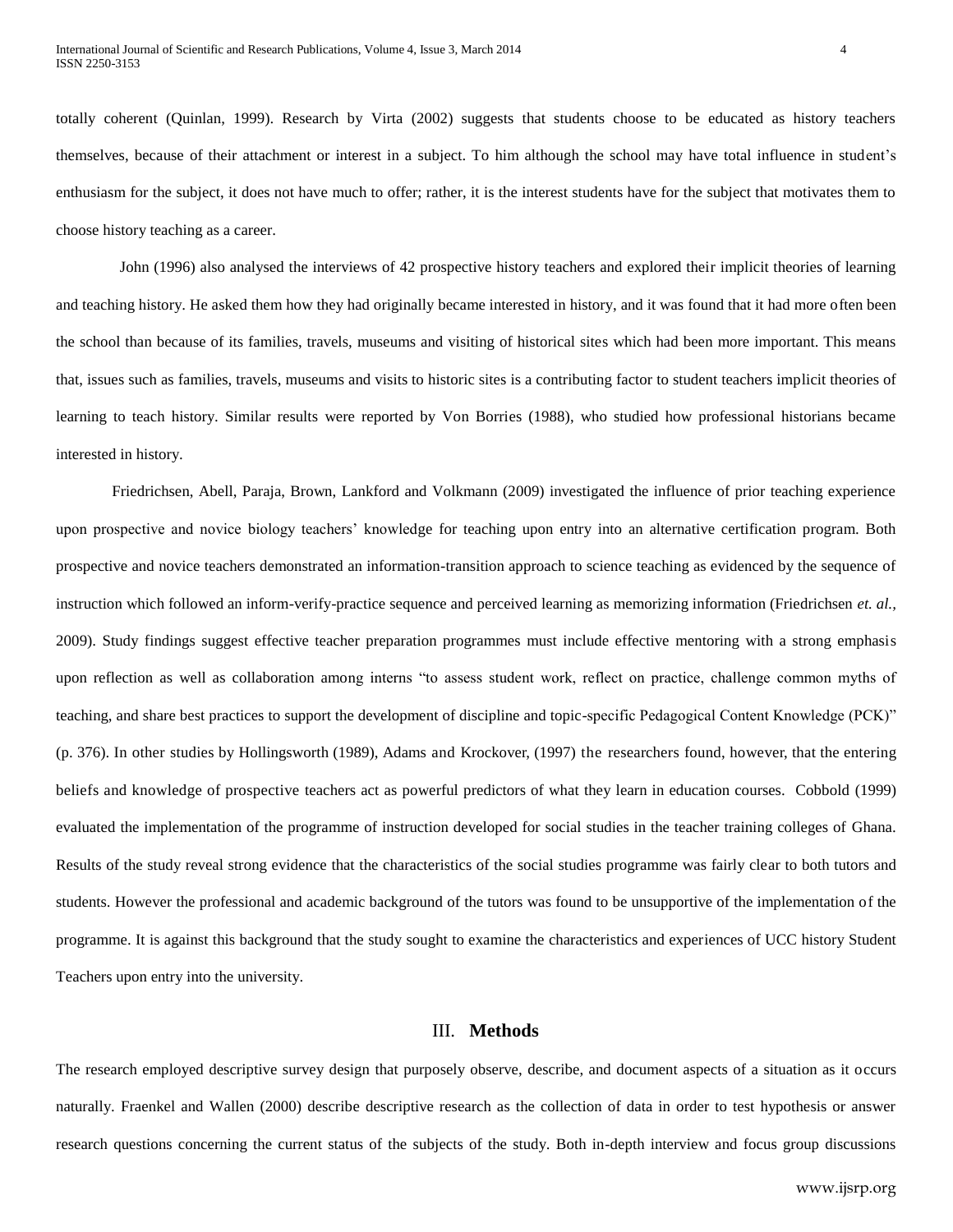(qualitative methods) and questionnaires (quantitative) were used to collect data from the respondents. The study targeted all B.Ed (Arts) students offering history as a major subject, all history teachers in the central region of Ghana who pursued B.Ed (Arts) in UCC and all Lecturers involved in the history teacher education programme in the university. Data collected from the questionnaire were edited, coded and analysed using SPSS version 16. Discussion recorded from interview with lecturers and focus group discussion with the students in relation to the research questions were transcribed and grouped into themes and sub themes. These issues were quoted to support some of the discussions. Questions related to the entry characteristics of student teachers were analysed using percentages and frequencies.

# IV. **Results and Discussion**

## **Socio demographic characteristics of respondents**

#### *Sex distribution of respondents*

The respondents were asked to indicate their gender. Their responses are presented in Table 1.

|              | <b>Table 1: Sex Distribution of Respondents</b> |                            |           |  |  |  |
|--------------|-------------------------------------------------|----------------------------|-----------|--|--|--|
|              | <b>Student Teachers</b>                         | <b>Practising Teachers</b> | lecturers |  |  |  |
| Gender       | $N\%$                                           | $N\%$                      | $N\%$     |  |  |  |
| Male         | 11(68.8)                                        | 14(58.3)                   | 5(100)    |  |  |  |
| Female       | 5(31.3)                                         | 10(41.7)                   | ۰.        |  |  |  |
| <b>Total</b> | 16(100)                                         | 24 (100)                   | 5(100)    |  |  |  |

Table 1 indicates that there were 16 student teacher respondents and 24 practising teacher respondents. Among the student teachers 11(68.8%) were males and 5(31.3%) were females. The students' population represents the devaluing nature of history as a subject. In terms of gender, the number of female respondents compared to that of males was slightly lower which may be attributed to the fact that most females do not have interest in the study of history. For the practising teachers, 14(58.3%) were males and 10(41.7%) being females. This implies that the number of male history teachers at the senior high school level outnumber their female counterpart. On the part of the lecturers, all the 5 respondents were males. This can be attributed to the fact that there are not enough female lecturers in the programme.

#### *Age distribution of respondents*

The age distribution of both respondents was of importance to the researcher. The outcome is presented in Tables 2.

| <b>Table 2: Age Distribution of Respondents</b> |                            |                               |              |  |  |
|-------------------------------------------------|----------------------------|-------------------------------|--------------|--|--|
| Age                                             | <b>Student Teachers N%</b> | <b>Practising Teachers N%</b> | Lecturers N% |  |  |
| 21-25                                           | 9(56.3)                    | 3 (12.5)                      |              |  |  |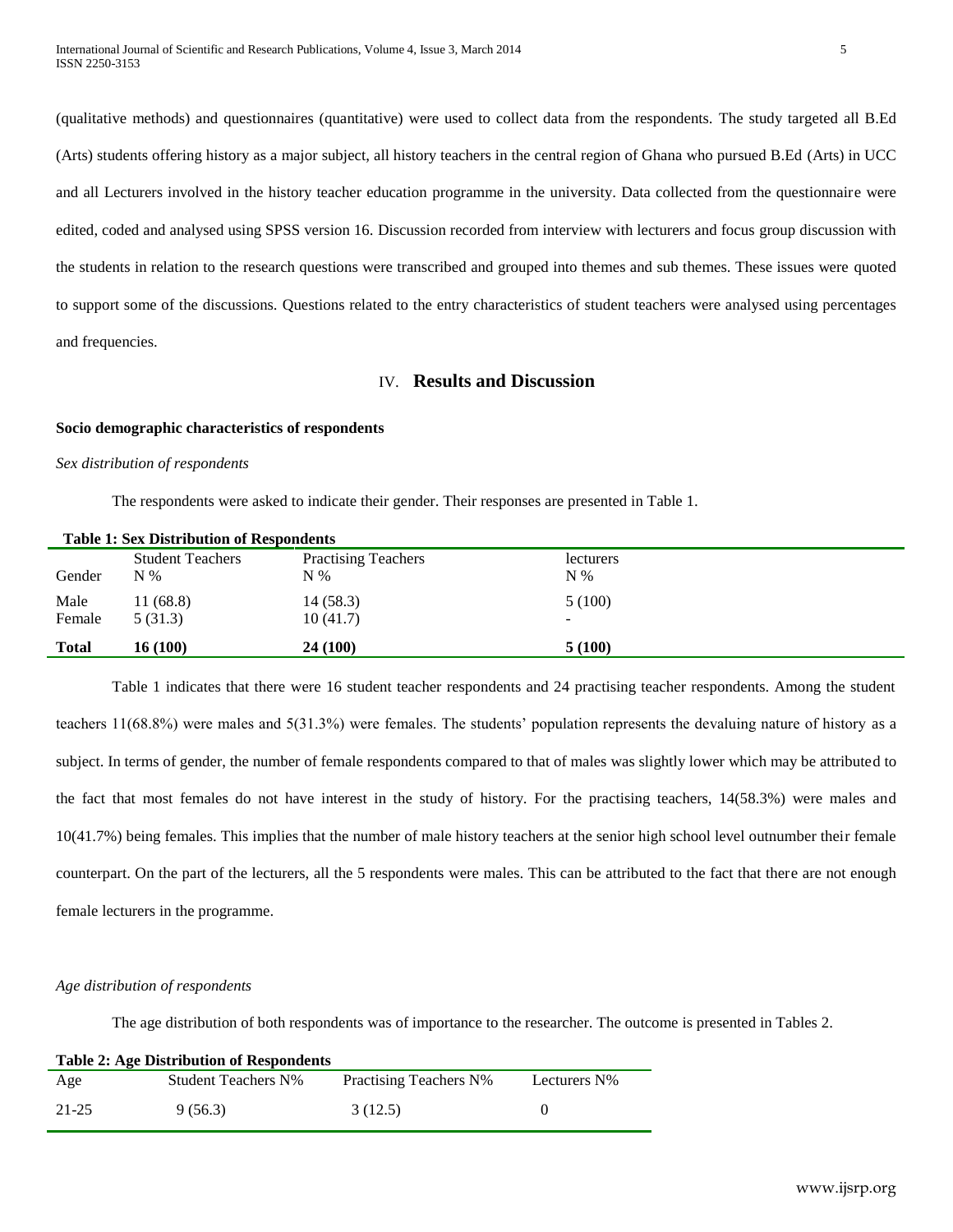International Journal of Scientific and Research Publications, Volume 4, Issue 3, March 2014 6 ISSN 2250-3153

|              | 16(100)  |          | 5(100) |
|--------------|----------|----------|--------|
| <b>Total</b> |          | 24 (100) |        |
| Above 36     | $\theta$ | 3(12.5)  | 3(60)  |
| 31-35        | 3(18.8)  | 9(37.5)  | 2(40)  |
| $26 - 30$    | 4(25.0)  | 9(37.5)  | 0      |
|              |          |          |        |

Table 2 indicates that the age distribution of the student teachers ranges from  $21 - 35$  years with the majority (56.3%). The outcome indicates that the student teachers were matured enough to read, understand and respond to issues and also since they had spent a greater number of years on the programme, it will enable them evaluate the programme well. Majority of the practising teachers on the other hand were found to be within the range of 26-35 years and the lecturers were also found to be above 36years.

#### **Type of teacher the history teacher education programme in the University of Cape Coast aim at producing**

Documentary evidence laid bare on what the history education programme aims at producing. The history teacher education programme aims at providing insights, perspectives, directives and projections to prepare prospective teachers to provide guidance and leadership in the teaching/learning process in their schools and classrooms. The programme also aims to enable teachers draw up curricula for various levels of educational institutions in the country. It is also to lay the foundation for the preparation of qualified teachers dedicated to helping students attain high academic standards or laurels.

In this vein, I inquired from the student teacher and lecturer respondents about their knowledge and understanding of the type of teacher the history teacher education programme aims at producing. From the focus group discussions, student teachers were unanimous in their view that the objectives of the history teacher education is to train teachers to effectively teach history at the respective senior high schools. However, some had divergent views on what the programme aims at producing. This includes the idea of imbibing in student teachers an understanding of his country and the world at large. A lecturer also shared a similar view stating that the programme aims at developing people to work in other institutions such as the Archival offices, Institute of National Culture, among others.

When probed, through interview and focus group with lecturers and student teachers respectively on what the history teacher education programme should aim at producing, one thing stood out. Thus the programme should seek to produce teachers who knew their subject and could teach effectively. One student had this to say;

*It should aim at helping student teachers to understand teaching history in the context of teaching resources and its problems as well as being practical*.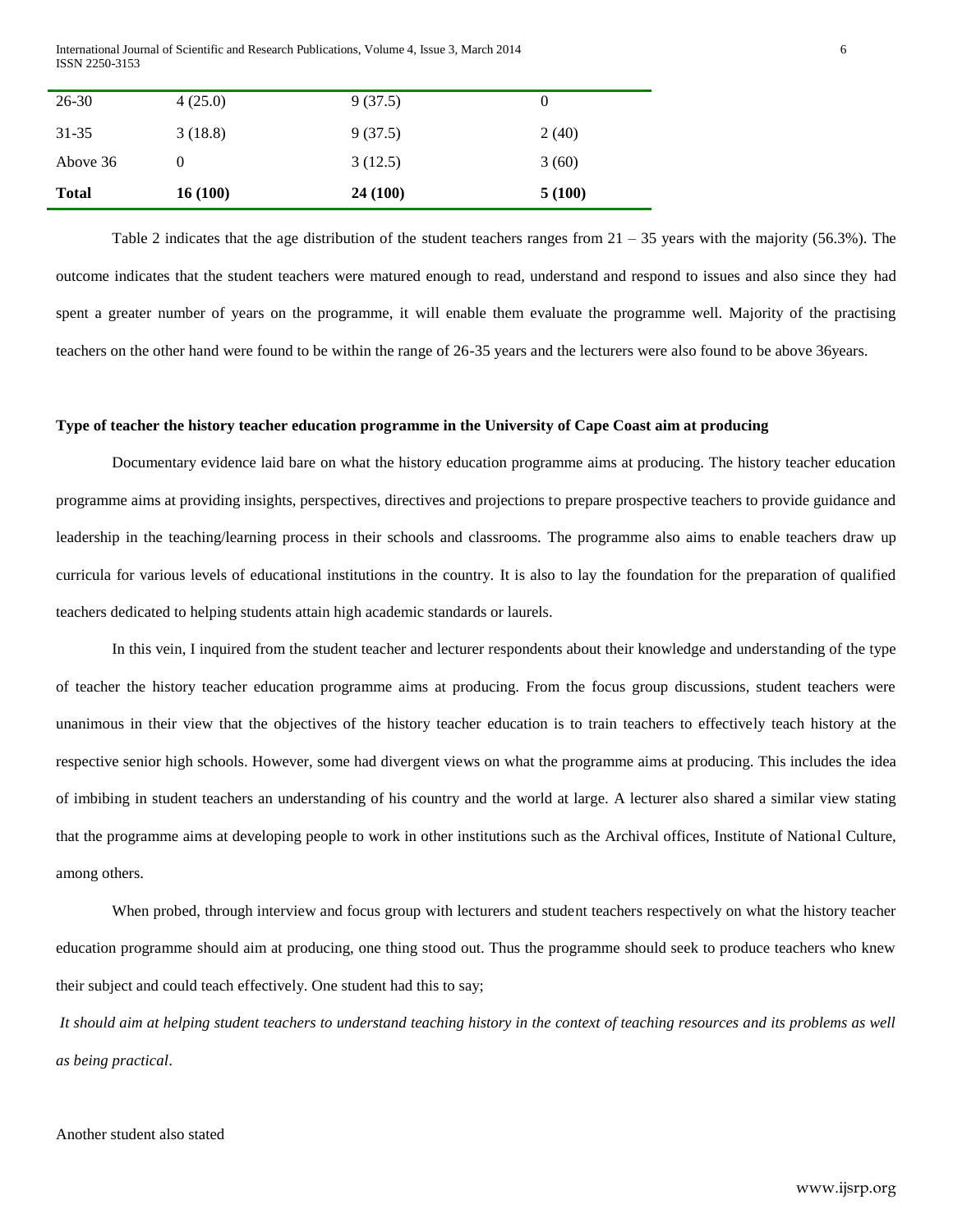*It should aim at helping students think critically and to analyse educational issues from their own perspective.*

*T*he views expressed by some of the lectures in regards of the objective and nature of histopry in the university were captured in the following instances.

*A lecturer also indicated that, it should aim at training students to work in other areas of the economy be it the security and also should be redesigned to incorporate other courses because it is too 'education oriented*'.

*Another lecturer respondent suggested the incorporation of government related courses so that the history student teacher would be seen as having knowledge base both in government and history.* 

It can therefore be stated that the type of teacher the history teacher education programme aims at producing though explicitly stated in the faculty brochure, is not very clear to both respondents since all their responses bothered on the overall aim of the programme. However, it can be said that it aims to prepare teachers to teach effectively in their various classroom. This is typical of a teacher as a 'technician' whose role is to have knowledge of the curriculum- which is prescribed at a higher level and deliver them as efficient as possible. This is characteristic of an applied sciences model of teacher education (Cobbold, 2011) which is typical in most teacher education programmes in sub-Saharan Africa. Again, the programme depicts Lewin & Stuart (2003) 'technician' type of teacher education in Ghana as indicated in the MUSTER studies.

On the whole the objectives of the programme reflect the philosophy of teacher education in Ghana as it is in the philosophy of teacher education in the national teacher education policy (2011). Assertions of Aggarwal (2004) on the objectives of teacher education such as enabling teachers to play effective roles in their various classrooms and schools is also seen in this angle. In all these however, it can be said that the specific objectives of the history teacher education programme is not very clear to both respondents since all their responses bothered on the overall aim of the programme but not the exact objectives of the programme.

## **Entry characteristics of history student teachers in the University of Cape Coast**

This aspect of the research sought to survey data relating to the background characteristics of respondents before enrolling in the programme. These included, among other things, the qualification, aggregates, grades obtained in history, teaching experience and especially the motives of student teachers for pursuing the B.Ed (Arts) programme. From the data collected from the two groups of respondents i.e. student teachers and practising teachers, it is possible to construct a profile of the background characteristics of those who are trained by the University of Cape Coast to become history teachers in Ghana. This is presented in Tables 3,4,5,6, and 7.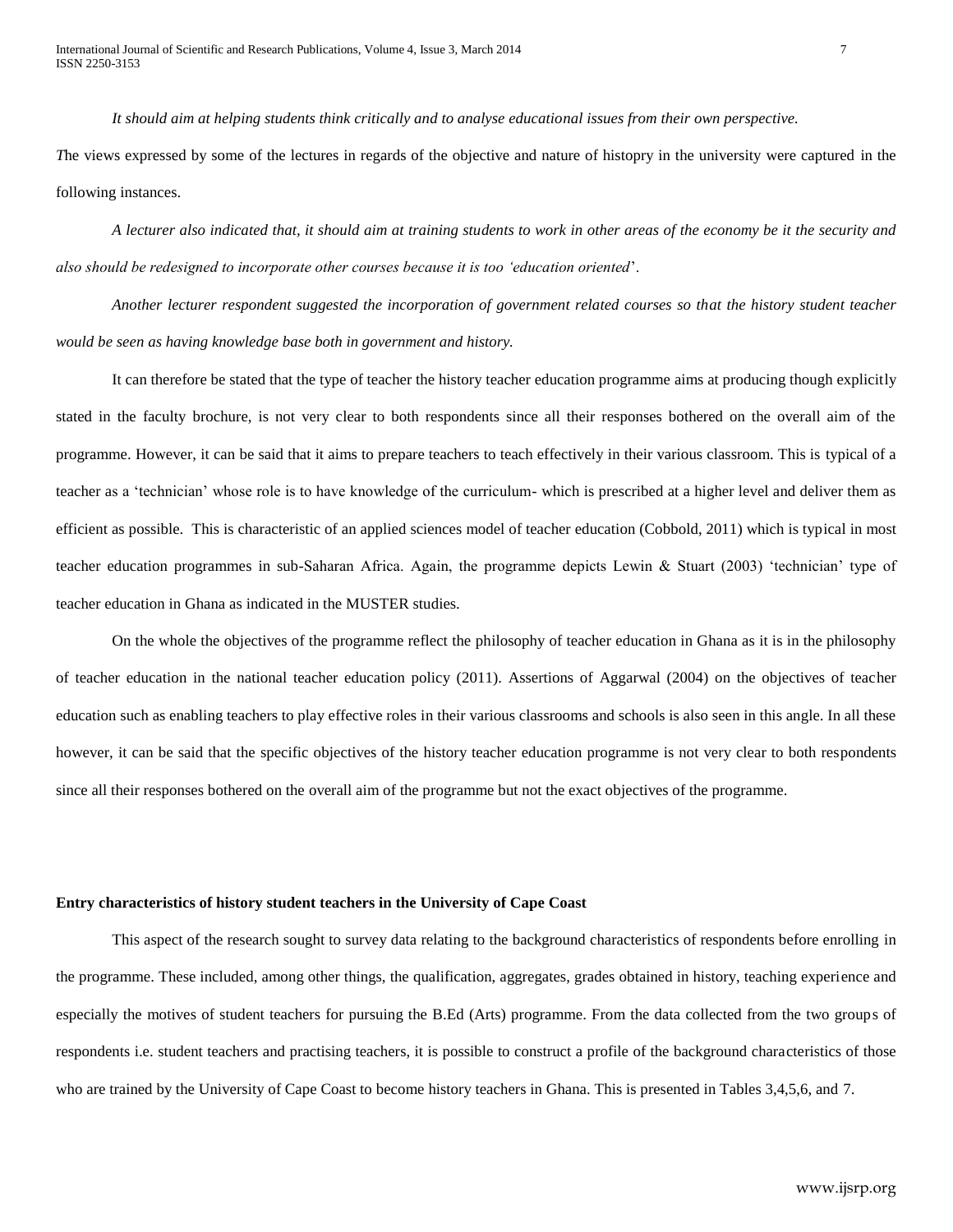By the regulations of the programme, applicants to the programme are to at least have a senior secondary school certificate. The researcher by this inquired from student teachers and practising teachers' about their highest qualification before enrolling into the programme. This data is presented in Table 3.

| Table 3: Highest Qualification before Enrolling into the Programme |                         |                            |          |            |
|--------------------------------------------------------------------|-------------------------|----------------------------|----------|------------|
| Qualification                                                      | <b>Student Teachers</b> | <b>Practising Teachers</b> |          |            |
|                                                                    | N                       | $\%$                       | N        | $\%$       |
| <b>HND</b>                                                         |                         | 6.2                        | $\Omega$ | $\theta$   |
| Diploma                                                            | $\Omega$                | $\mathbf{0}$               | $\Omega$ | $\theta$   |
| Certificate 'A'                                                    | 4                       | 25.0                       | 12       | 50.0       |
| <b>SSCE/WASSCE</b>                                                 | 11                      | 68.8                       | 11       | 45.8       |
| 'A' Level                                                          | $\theta$                | $\mathbf{0}$               |          | 4.2        |
| <b>Total</b>                                                       | 16                      | <b>100</b>                 | 24       | <b>100</b> |

It is evident from the findings that 11 (68.8%) of the student teachers entered the university directly from the Senior High School. In the case of the practising teachers, not many of them entered straight from the Senior High School. Twelve (50.0%) of the respondents had certificate 'A' from the teacher training colleges before entering the university. However 11 (45.8%) of the practising teachers from the results can be said to have entered directly from the Senior High School. This clearly shows that majority of the entrants have qualifications from the senior high and training colleges in Ghana.

From the available data in Table 4 it was realised that some of the student and practising teacher respondents had experience of teaching before their admission into the programme. With respect to the number of years spent in teaching, 6 of the student teachers indicated that they had teaching experience ranging between 1-5 years. On the part of the practising teachers, 13 (86.7%) taught between 1-5 years and 2 (13.3%) of them taught between 6-10 years.

I also inquired from the student teacher and practising teacher respondents the level at which they taught. Data related to this question is presented in Table 4.

| Level of teaching | Student teachers |      | Practising teachers |            |
|-------------------|------------------|------|---------------------|------------|
|                   | N                | $\%$ | N                   | %          |
| Kindergarten      | 0                | 0    | 0                   | 0          |
| Nursery           |                  | 16.7 | $\Omega$            | 0          |
| Primary           |                  | 16.7 |                     | 6.7        |
| <b>JHS</b>        | 3                | 49.9 | 13                  | 86.7       |
| <b>SHS</b>        |                  | 16.7 |                     | 6.7        |
| <b>Total</b>      | 6                | 100  | 15                  | <b>100</b> |

**Table 4: Respondents' level of Teaching**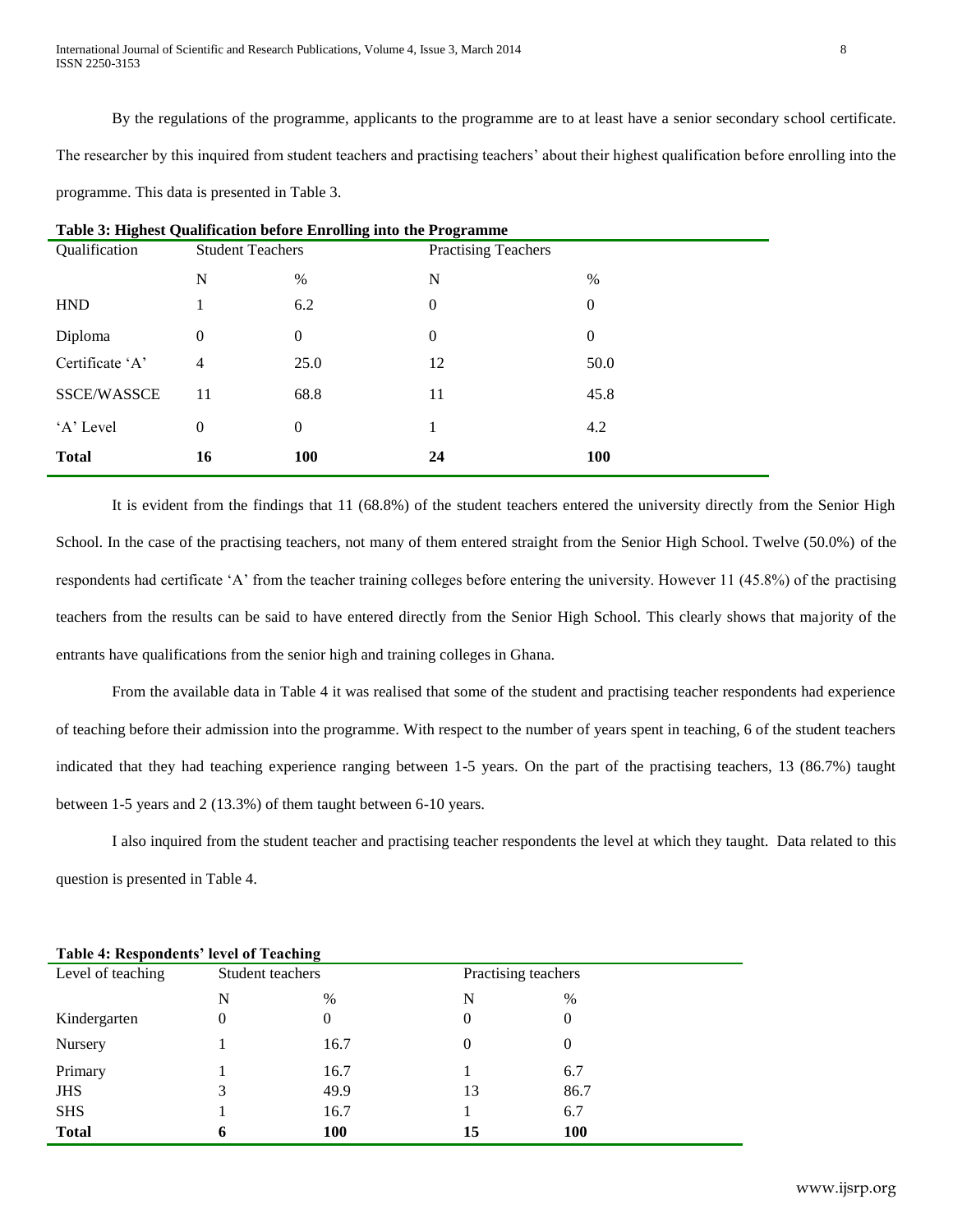It can be said from Table 4 that majority of the student teachers 5 (83.3%) and practising teachers 14 (93.3%) who indicated they had teaching experience taught at the basic school level with only 1(16.7%) student teacher and 1 (6.7%) practising teacher teaching at the Senior High School level.

To qualify as a student teacher in the history teacher education programme, applicants are to have aggregates ranging from 6 to 20 from the WASSCE. By this, the researcher sought to find out aggregates obtained by prospective student teachers before enrolling into the programme. This is presented in Table 5.

| Table 5: Aggregate obtained before Enrolling into the Programme |                                                       |      |    |               |  |  |
|-----------------------------------------------------------------|-------------------------------------------------------|------|----|---------------|--|--|
| Aggregate                                                       | <b>Practising Teachers</b><br><b>Student Teachers</b> |      |    |               |  |  |
|                                                                 | N                                                     | $\%$ |    | $\frac{0}{0}$ |  |  |
| $6 - 10$                                                        |                                                       | 12.5 | 4  | 16.7          |  |  |
| $11 - 15$                                                       | 12                                                    | 75.0 |    | 45.8          |  |  |
| $16-20$                                                         |                                                       | 12.5 | 9  | 37.5          |  |  |
| <b>Total</b>                                                    |                                                       | 100  | 24 | 100           |  |  |

Table 5 indicates that 12 (75.0%) representing the student teacher sample had aggregates ranging from 11 to 15 whilst 11 (45.8%) of the practising teachers fell within the same range. Just a few student teachers 2 (12.5%) and practising teachers 4 (16.7%) had higher aggregates within the range of 6 to 10 before enrolling into the programme. Few student teachers 2 (12.5%) and practising teachers 9 (37.5%) had aggregates within the range of 16 to 20. This shows that student teachers enter into the history teacher education programme with fairly good aggregates.

In order to qualify as a history student teacher, there is the need for students to have basic knowledge in history. Table 6 indicates whether prospective student teachers studied history in the Senior High School.

| Table 6: Respondents' Study of History in the SHS |                         |                            |    |      |  |
|---------------------------------------------------|-------------------------|----------------------------|----|------|--|
|                                                   | <b>Student Teachers</b> | <b>Practising Teachers</b> |    |      |  |
|                                                   | N                       | %                          | N  | $\%$ |  |
| Yes                                               | 15                      | 93.7                       | 24 | 100  |  |
| N                                                 |                         | 6.3                        | 0  |      |  |
| Total                                             | 16                      | 100                        | 24 | 100  |  |

With respect to whether respondents had basic knowledge of history before enrolling into the programme Table 6 shows that majority of the student teachers 15 (93.8%) as well as practising teachers 24 (100%) studied history in the Senior High School. Only one student (6.3%) did not study history in the Senior High School, but rather studied government.

I further inquired from respondents the grade they obtained in history and this is presented in Table 7.

|       | <b>Table 7: Grade Obtained in History</b> |      |                            |               |  |  |  |  |  |
|-------|-------------------------------------------|------|----------------------------|---------------|--|--|--|--|--|
| Grade | <b>Student Teachers</b>                   |      | <b>Practising Teachers</b> |               |  |  |  |  |  |
|       |                                           | $\%$ |                            | $\frac{0}{6}$ |  |  |  |  |  |
|       |                                           | 26.6 |                            |               |  |  |  |  |  |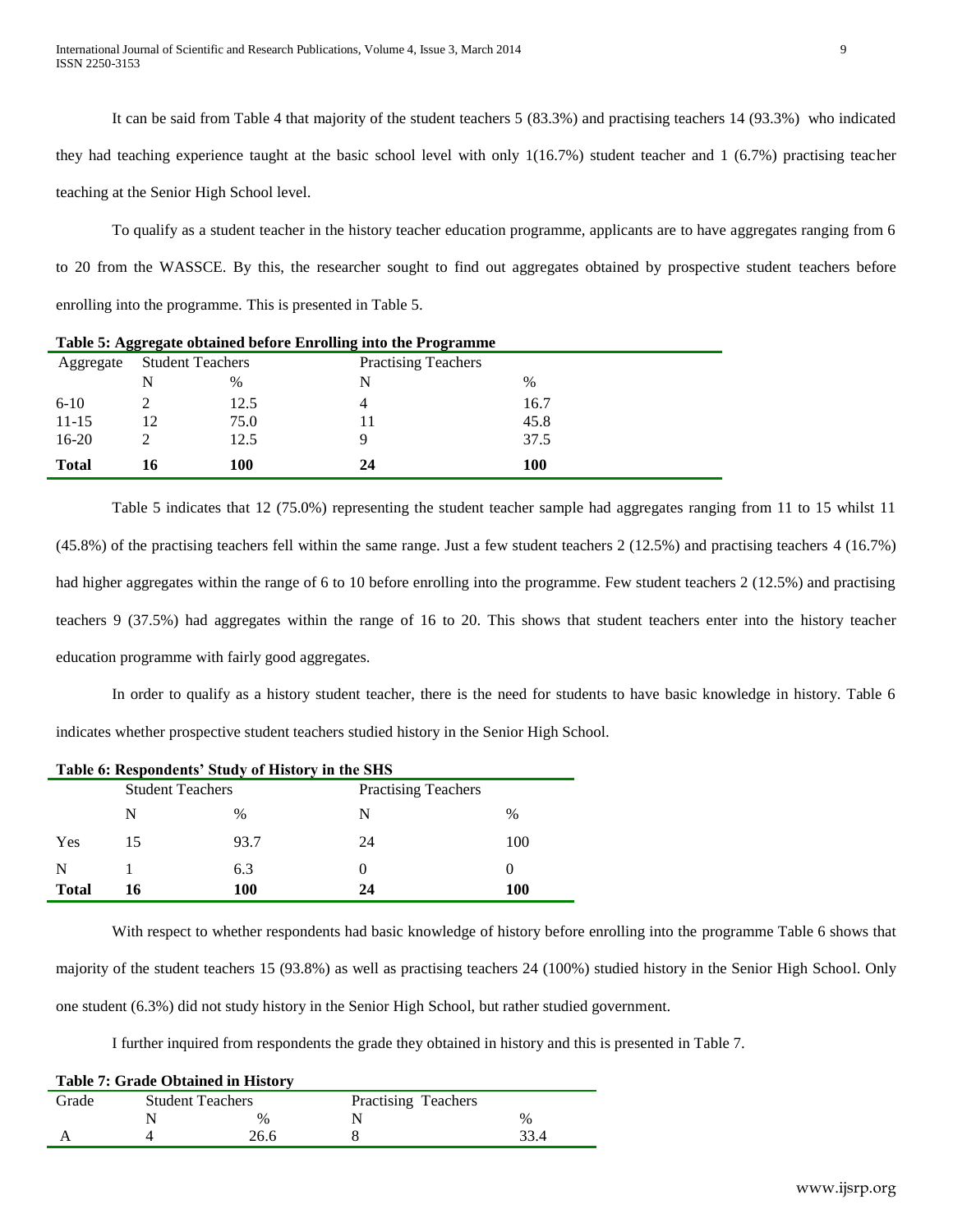| .,            |        | 60.0 |   | 58.3                   |
|---------------|--------|------|---|------------------------|
| $\Gamma$<br>◡ | ∸<br>- | 13.4 | — | $\circ$ $\circ$<br>0.5 |
| <b>Total</b>  | ⊥୰     | 100  |   | 100                    |

From Table 7, it can be deduced that all the respondents who qualified for admission, possessed history grades in the top pass category of A, B and C. About 9 (60.0%) of the students and 14 (58.3%) practising teachers had grade B. A few of the students 2 (13.4%) and practising teachers 2 (8.3%) obtained grade C with about 4 (26.6%) student teachers and 8 (33.3%) practising teachers having a higher grade of A.

In relation to the subjects taught before entering the university, data shows that majority of those who had teaching experience taught social studies which is history related. With respect to the practising teachers majority of them taught Social Studies, English, Mathematics and Ghanaian language. The student teachers on the other hand taught subjects such as Social Studies, English, Religious and Moral education, Mathematic (i.e.) all the subjects taught in the primary school. This portrays that prospective student teachers had some ideas and interest in history before enrolling into the programme. Though it seems difficult to know how the profile status of student teachers impact on their early years of teaching. Nevertheless it is reasonable to believe that certain aspects of their background profile contribute to the development of their professional self-identity and image.

### **Reasons for choosing history as a major subject**

Respondents were again asked on reasons why they chose to pursue the B.Ed (Arts) programme with history as their major subject. From the data provided it indicated that most of the student teachers chose to pursue the history teacher education programme out of their interest in teaching history. Six student teachers representing 37.5% of the student teacher population had interest in the teaching of history. Seven other student teachers representing 43.75% of the student teacher population wanted to develop themselves professionally by pursuing the programme and three student teachers pursued the programme either because of seeking employment, a 'vision' or chosen for by a relative. On the part of the practising teachers it was observed that majority of them pursued the programme because they wanted to develop themselves professionally. The idea of interest as compared to the student teacher respondents also reflected in the area of the practising teachers as 4 representing 16.6% indicated they had interest in pursuing the programme. Some practising teachers also chose the programme because they wanted to understand issues and acquire more knowledge about education. In all a greater number of the practising teachers pursued the programme because they wanted to develop themselves professionally. The researcher inquired from respondents of their interest in the study of history. This is presented in Table

8

| Table 8: Respondents' Interest in History |                         |      |                            |      |  |  |  |
|-------------------------------------------|-------------------------|------|----------------------------|------|--|--|--|
|                                           | <b>Student Teachers</b> |      | <b>Practising Teachers</b> |      |  |  |  |
|                                           |                         | $\%$ |                            | $\%$ |  |  |  |
| Yes                                       |                         | 87.5 | 24                         | 100  |  |  |  |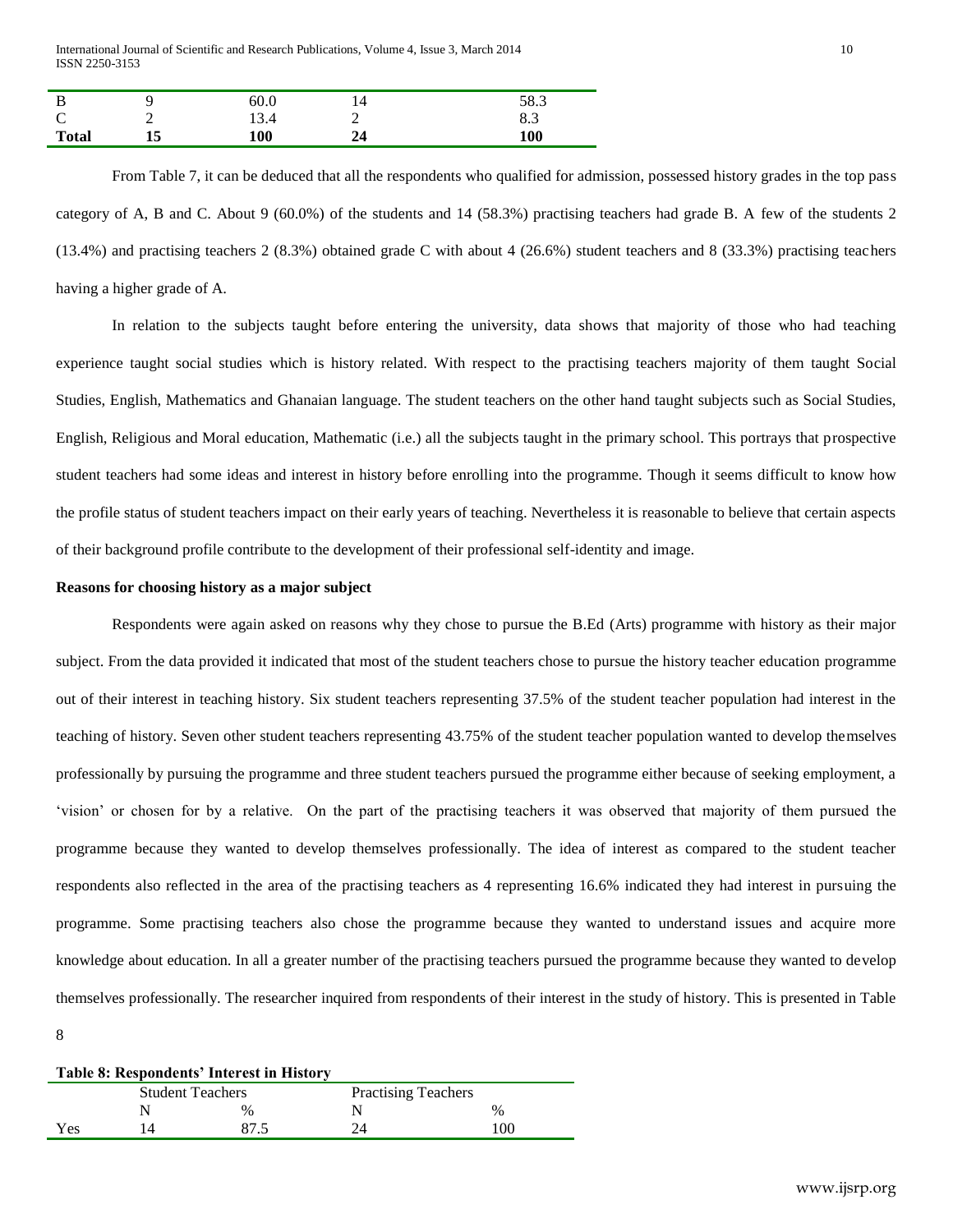| No           |    |     |     |
|--------------|----|-----|-----|
| <b>Total</b> | 10 | 100 | 100 |

From the data presented in Table 8, it can be said that all the practising teacher respondents expressed their interest in the study of history. Only two student teacher respondents (12.5%) had no interest in the study of history. When probed during the focus group discussion it was discovered that the grades they get in the programme deter them from developing interest in the programme as a student teacher remarked:

*Madam, sometimes you will try your best to learn hard for quizzes and examination and it seems there is a predetermined grade for you. I never progress in the type of grades I have from the history department. My highest grade is a C+.* 

This result supports the findings Virta (2002) research that student teachers choose to be educated as history teachers themselves because of their attachment or interest in the subject. Findings to this effect indicate student teachers need to be motivated in order to maintain their interest in the learning and teaching of history. In this sense, motivating factors such as travels, museums and visits to historic sites should be made available to student teachers in order to boost their implicit theories of learning to teach (John, 1996). Again the findings in relation to the deeper motivation of student teachers choice of the programme is in consonance with Akyeampong (2001) study on the motives behind beginning student teachers choice of teaching as a career. With most of the practising teachers and student teachers holding certificates from the teacher training college, it can be said that the policy of study leave with pay which Akyeampong (2001) stated as one of the reasons for the choice of the teaching profession at the basic level is reflected here. Also its (teaching) offer of readily available job for all graduates in the country who are interested in teaching as profession as a basis for their choice of the teaching profession emerged in this research. It can be concluded from the findings on entry characteristics that people who chose to pursue teacher education in history had some teaching experience mostly at the basic level and have taught history related subjects. Statements can also be made to the effect that teacher candidates had good grades in history as well as had good aggregates before enrolling into the programme. Again individuals who intend pursuing the programme also had interest in the study of history.

#### V. CONCLUSION

1. The history teacher education programme in the University of Cape Coast is a technician type of teacher education which aims to train teachers to help students attain high academic standards or laurels in their academic pursuits. It is recommended therefore that the content area courses, especially the African related courses be revised to meet current trends and topics in the Senior High School (SHS) syllabus. This will equip the student teacher with the required knowledge and Insight needed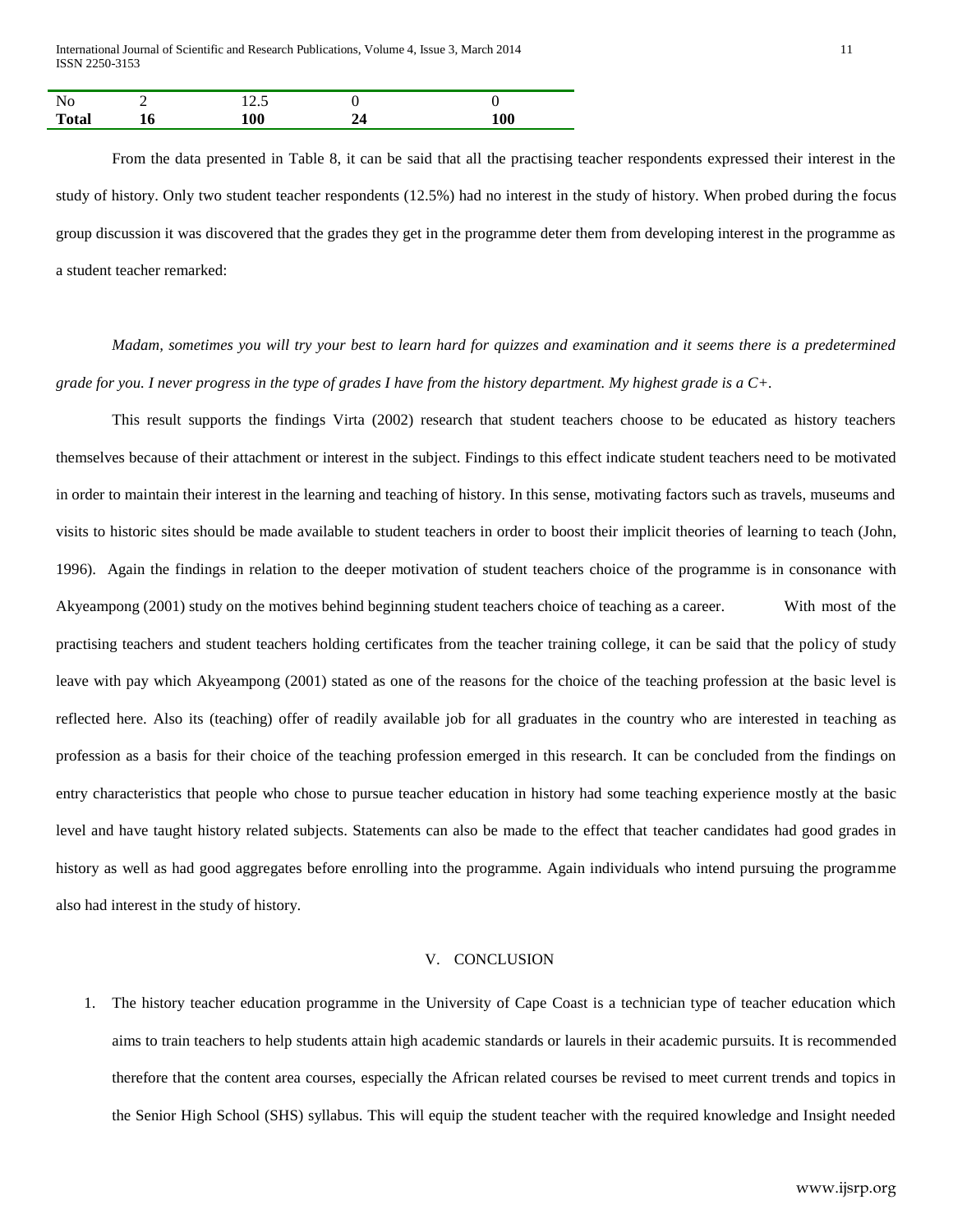to impart on the students and also improve their understanding of the issues bordering the African continent and the world as a whole. It is suggested that the Department of history revises their course content to cater for these anomalies.

- 2. It can also be concluded that the respondents entry characteristics to the programme are appropriate and well deserving, coupled with their background in history and other art related courses. They particularly have interest in the subject and had also taught other related subjects in the basic schools thereby developing their edge for the programme. Though respondents' background characteristics are appropriate, it is recommended that prospective applicants are made to choose the subject area of interest to study instead of it being chosen for them by the university. This affords prospective students the opportunity to pursue the programme with ease and confidence.
- 3. Again, most of the student teachers had interest and are motivated to study the course and to deliver after schools. This makes the assertion that the study of history is boring and as such people are not interested in it again somehow questionable. It is therefore recommended that the interest on would be history students be sustained and strengthen to increased the students number.

# ACKNOWLEDGMENT

This paper is a result of an M. phil Thesis written by the author for his masters degree at the University of Cape Coast Ghana. Thanks goes to the staff of the department for the constructive criticism during the preparation of the paper. The authors wish to state that there is no issue with conflict of interest and no funding was received from anybody or organisation.

#### **REFERENCES**

P. E. Adams, & G. H. Krockover, ''Beginning science teacher cognition and its origins in the pre-service science teacher program''. *Journal of Research in Science Teaching*, 1997, 34, 633-653.

J. C. Aggarwal, ("*Development and planning of modern education"*. (7<sup>th</sup> ed.). New Delhi: Vikas Publishing House, 2004, PVT LTD.

K. Akyeampong, ''*Initial teacher training in Ghana'' - Does it Count*? –A Country Report MUSTER Discussion Paper Sussex: Centre for International Education, 2001,University of Sussex, UK.

J. Calderhead, & M . Robson, ''Images of teaching: Student teachers' early conceptions of classroom practice. *Teaching and Teacher Education,* 1991, *7* (18) 67-74.

C. Cobbold ''*Implementation of the social studies programme in teachers training colleges in Ghana''*: *An evaluation*. Unpublished M. Phil thesis: 1999, University of Cape Coast, Cape Coast.

C. Cobbold, ''Improving the practical Aspect of pre-service teacher education in Sub-Saharan Africa'': Issues of conceptualization, planning and management. *Academic leadership*, 2011, 9 (1) 3-5.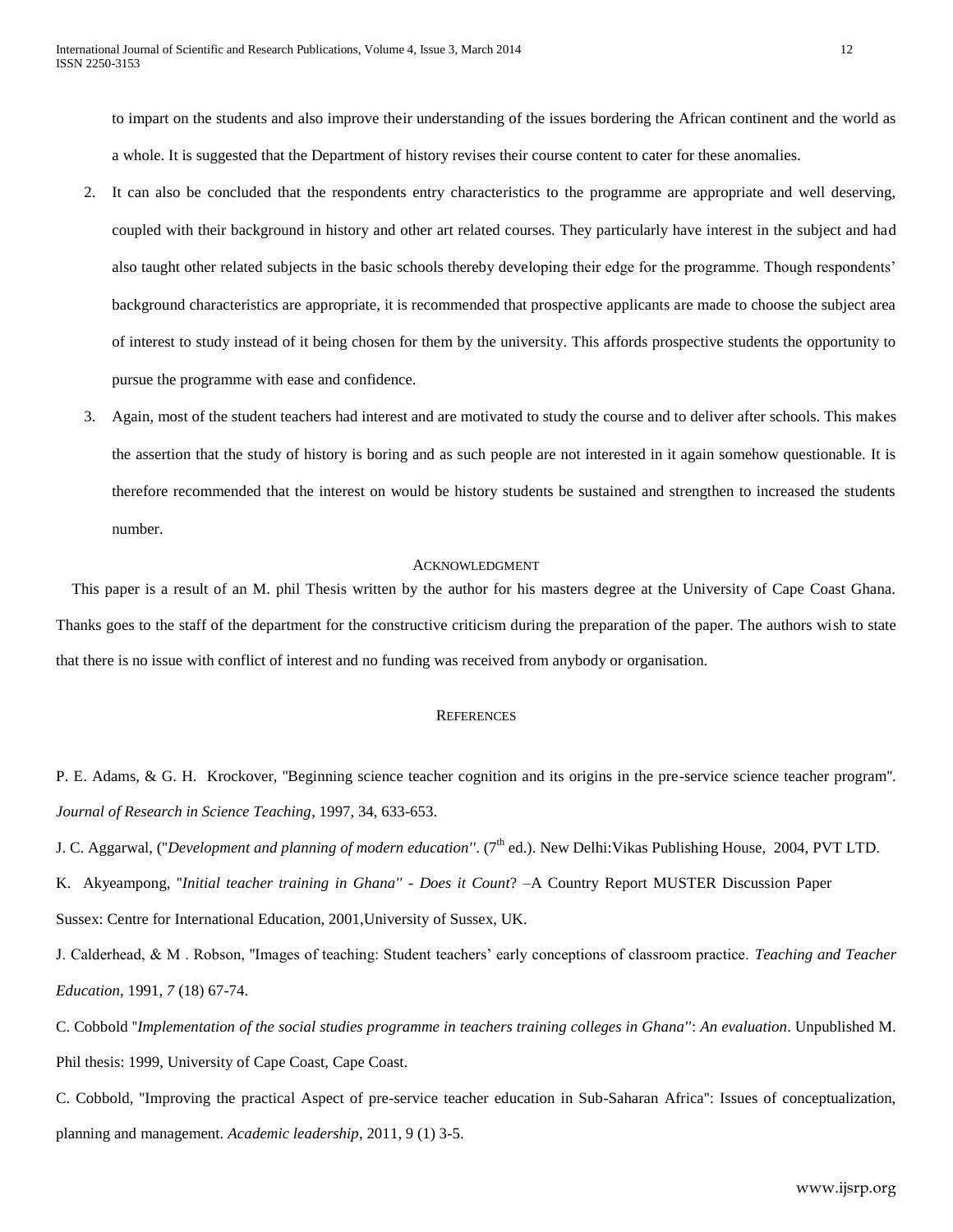D. A. Dwarko, & K. O. Kwarteng. ''*A history of the University of Cape Coast: Forty years of resilience (1962- 2002''.* Accra: Woeli Publishing Services, 2003.

J. R. Fraenkel, & N. E. Wallen, ''*How to design and evaluate research in education'' (4th ed.*). Boston: 2000, MA, McGraw-Hill.

P. J. Friedrichsen, S. K. Abell, E. M Pareja, P. L., Brown, D. M.,Lankford, M. J. Volkmann, ''Does teaching experience matter''? Examining biology teachers' prior knowledge for teaching in an alternative certification program*. Journal of Research in Science Teaching,* 2009, 46, 357-475.

P. Grossman, & S. S. Stodolsky, ''Content as context'': The role of school subjects in secondary school teaching. *Educational Researcher,* 1995, *24* (8), 5–11, 23.

Hollingsworth, S. (1989). Prior beliefs and cognitive change in learning to teach*. American Educational Research Journal,* 26, 160– 189.

P. D. John, ''Understanding the apprenticeship of observation in initial teacher education''. Exploring student teachers' implicit theories of teaching and learning. In G. Glaxton, T. Atkinson, M. Osborn, & M. Wallace (Eds.), *Liberating the learner: Lessons for professional development in education*, 1996, (pp. 90–107). London: Routledge.

K. M. Lewin & J. S. Stuart ''*Researching Teacher Education'': New Perspective on Practice, Performance and Policy*, 2003, DFID Research Series.

J. W. Little, ''Conditions of professional development in secondary schools''. In M. W. McLaughlin, J. E. Talbert, &N. Bascia (Eds.), *The contexts of teaching in secondary schools: Teachers' realities*, 1990, (pp. 187–223). New York & London: Teachers College Press.

D. Lortie, ''*Schoolteacher'': A sociological study*. Chicago: University of Chicago Press. 1975.

C. A. Oppong ''*An evaluation of the teaching and learning of history in Senior High School in the Central Region of Ghana''*. Unpublished master's thesis, 2009, University of Cape Coast, Cape Coast.

K. Quinlan, ''Commonalities and controversy in context'': A study of academic historians' educational beliefs. *Teaching and Teacher Education*, 1999,15, 447–463.

C. Sugrue, ''Student teachers' lay theories and teaching identities'': Their implications for professional development. *European Journal of Teacher Education,* 1997, 20, 211–225.

A. Virta ''Becoming a history teacher: observations on the beliefs and growth of student teachers''. *Teaching and Teacher Education*, 2002, 18, 687–698.

B. Von-Borries, ''*Learning history and historical consciousness''. Empirical explorations to acquire and use vonHistorie*. 1988, Stuttgart: Ernst Klett.